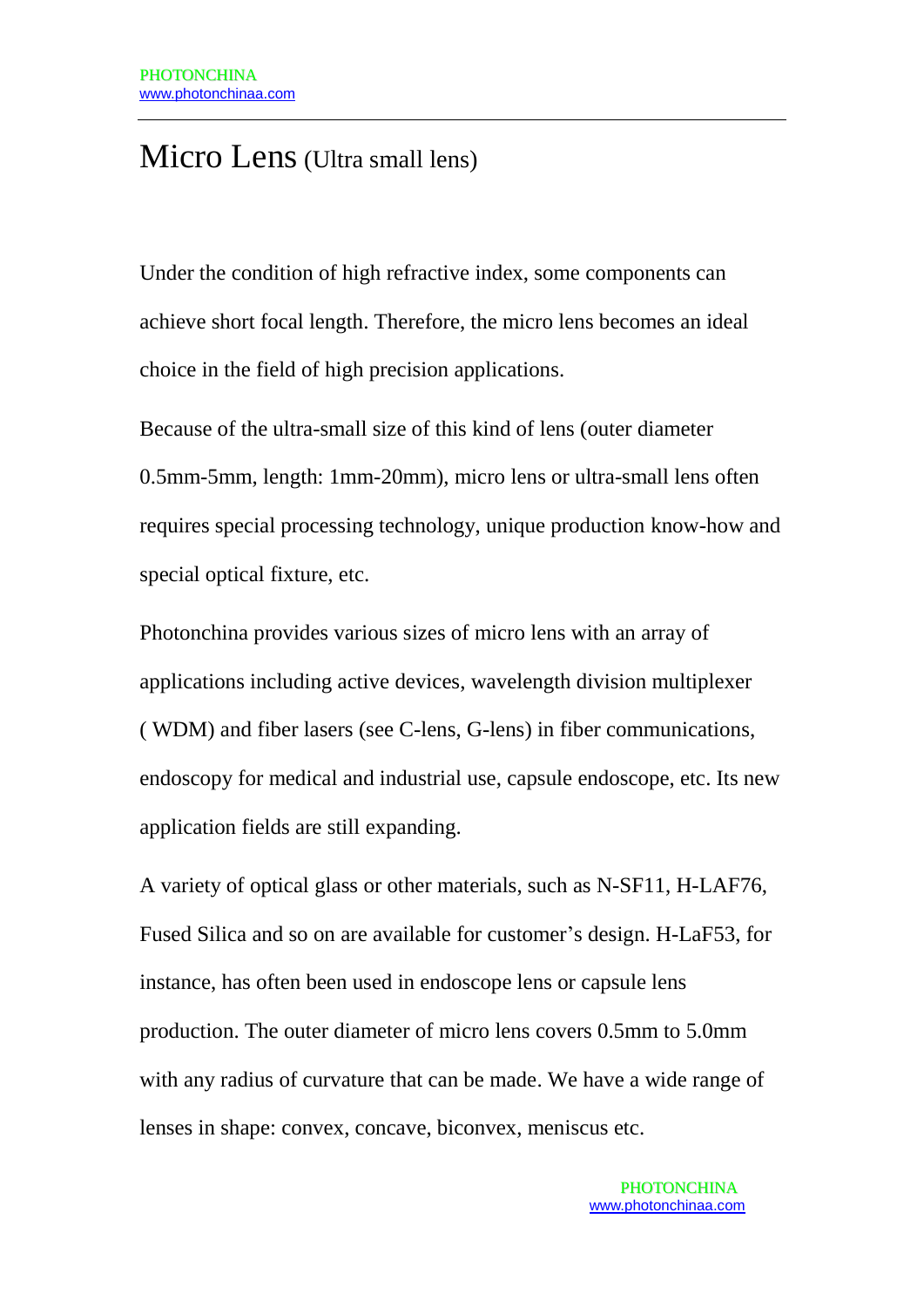Photonchina can provide unique rod-shaped glued lens by combining special gluing technics and edging skill. This rod lens has excellent eccentricity and clear aperture index. From design, manufacturing to optical coating, from endoscope lens, capsule lens to special-required rod lens, engineers in Photonchina implement strict production process to ensure stable quality, good yield, competitive price as well as responsive lead time.

Through years of accumulated processing know-how technologies and manufacturing capacity, high standard thin film coating performance and strict testing requirements, Photonchina provides customers with one of the world's smallest micro lens series products, which have been widely used in various medical devices (endoscope lens, for example), precision surveying and optical communications instruments.

Being a long term partner of customers worldwide in micro lens or ultra small lens products, Photonchina are proud of achievements made and will keep striving for a higher level of satisfaction of customers.